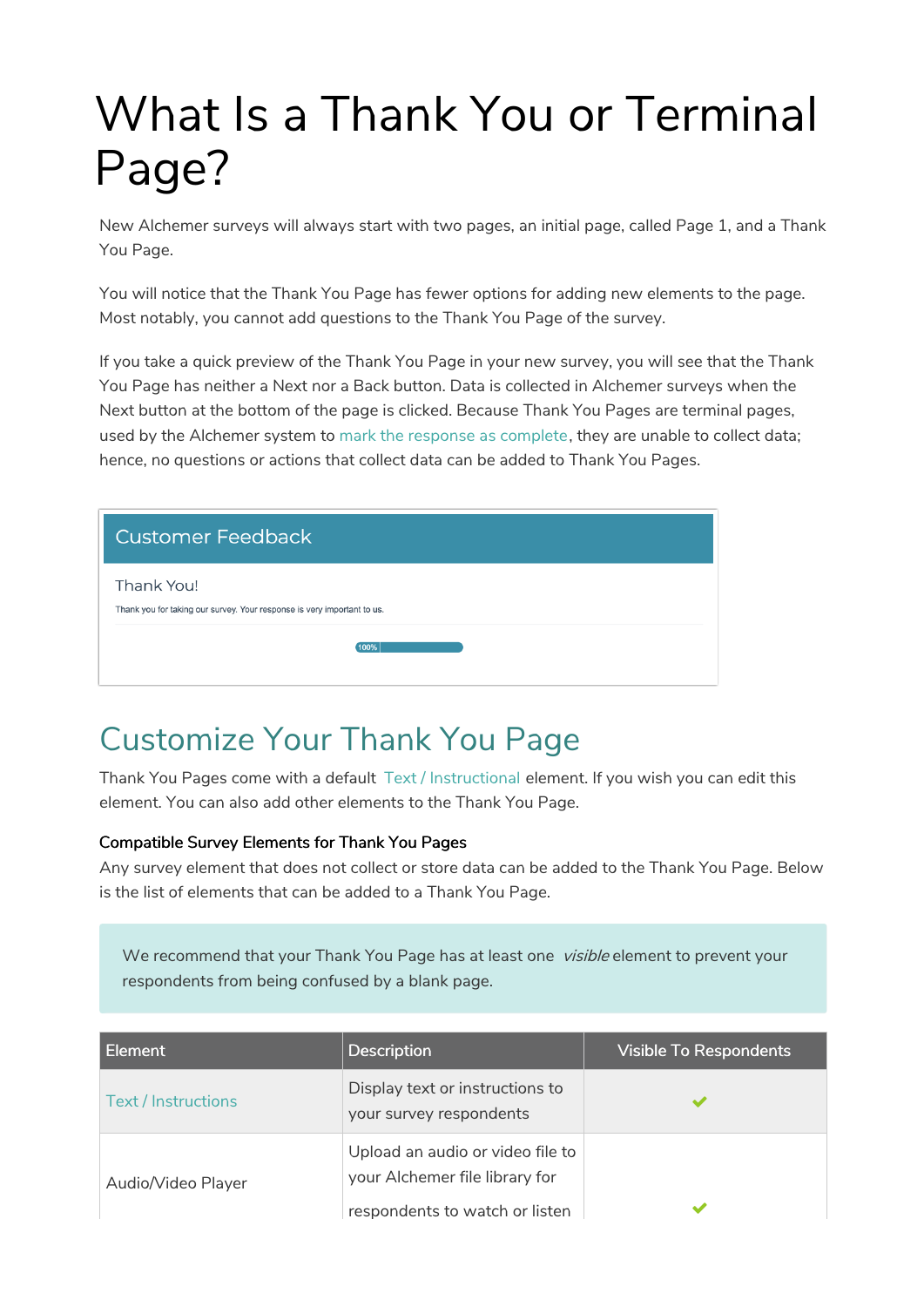| <b>Element</b>                            | <b>Description</b>                                                                                                            | <b>Visible To Respondents</b> |
|-------------------------------------------|-------------------------------------------------------------------------------------------------------------------------------|-------------------------------|
| Images                                    | Upload an image to your<br>Alchemer file library to display<br>to your survey respondents.                                    |                               |
| <b>Results Chart</b>                      | Display summarized results to<br>respondents.                                                                                 |                               |
| <b>Quiz Score</b>                         | Score respondent's answers<br>and display a message about<br>how they did.                                                    |                               |
| <b>Send Email</b>                         | Send an email at the<br>completion of each survey<br>response to your survey to<br>respondents, colleagues,<br>yourself, etc. |                               |
| <b>Review Response Action</b>             | Allow respondents to review<br>their response to the survey.                                                                  |                               |
| <b>Review Response Action</b>             | Allow respondents to review<br>their response to the survey.                                                                  |                               |
| <b>Custom Script</b>                      | Extend the functionality of<br>Alchemer using our library of<br>scripting functions.                                          |                               |
| <b>Payment Action</b>                     | Allow respondents to submit<br>payments via our Stripe<br>integration.                                                        |                               |
| <b>JavaScript</b>                         | Extend the functionality of<br>Alchemer using Javascript.                                                                     |                               |
| <b>URL Redirect</b>                       | Send respondents to your<br>website upon completing your<br>survey.                                                           |                               |
| <b>Google Spreadsheet</b>                 | Send data collected in your<br>Alchemer surveys to a<br>spreadsheet in your Google<br>Drive account.                          |                               |
| Webhook                                   | Send data to an external<br>database.                                                                                         |                               |
| <b>Salesforce Marketing Cloud</b><br>Push | <b>Salesforce Marketing Cloud</b><br>Push                                                                                     |                               |